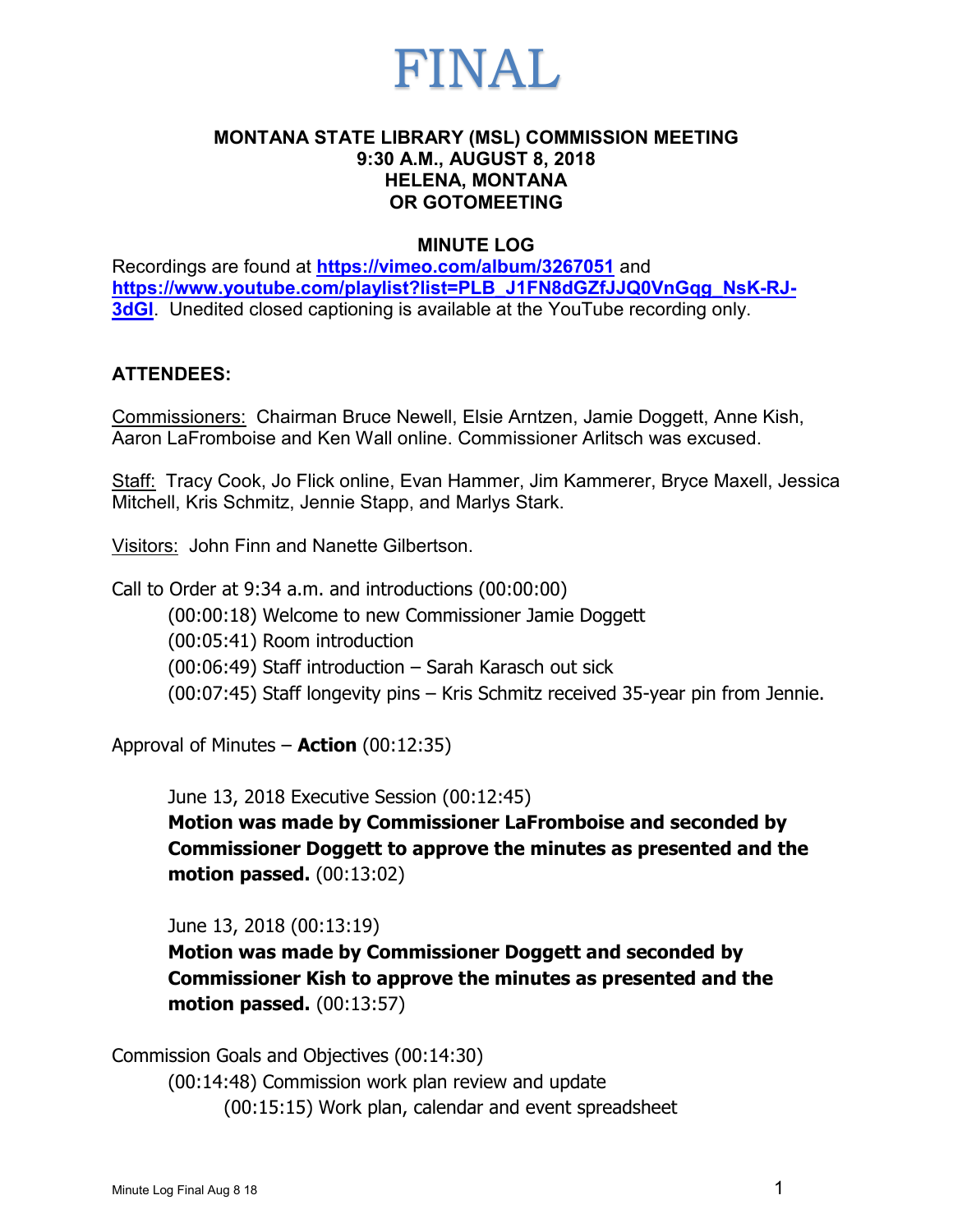### FINAL

(00:17:10) Teacher Librarian (00:36:25) Strategic Framework review (00:39:20) Legislative session and FTE planning (00:50:43) Partners (00:52:33) Identify gaps in data and collection

(00:56:15) Commission travel planning – **Action** (00:56:28) Travel priorities

(01:11:00) **Motion was made by Commissioner Doggett and seconded by Commissioner Kish to set attendance at regular meetings, MLA, NLLD/ALA, Federations, MACo and NSGIC as budget priorities and the motion passed.**

(01:12:16) Federation attendance

Commissioner Arntzen left the meeting (01:16:50)

State Librarian's Report and FY'19 Work Plan Priorities (01:16:53)

(01:16:55) Legislative session (01:17:22) Nonprofit steering committee (01:19:55) Environmental Quality Council (01:22:12) Public Awareness Campaign (01:31:43) Program Inventory (01:32:28) Recruitment (01:35:42) New work plans

Commissioner Wall left the meeting (01:36:27)

Montana Natural Heritage Program FY'19 Progress Report (01:37:51)

Montana State Library FY'18 Closing Financial Report – **Action** (01:59:12)

(02:05:20) **Motion was made by Commissioner Kish and seconded by Commissioner Doggett to approve the FY'18 closing financial report and the motion passed.**

Montana State Library FY'19 Opening Budget – **Action** (02:05:45)

(02:16:53) **Motion was made by Commissioner LaFromboise and seconded by Commissioner Doggett to accept the FY'19 opening budget as presented and the motion passed.**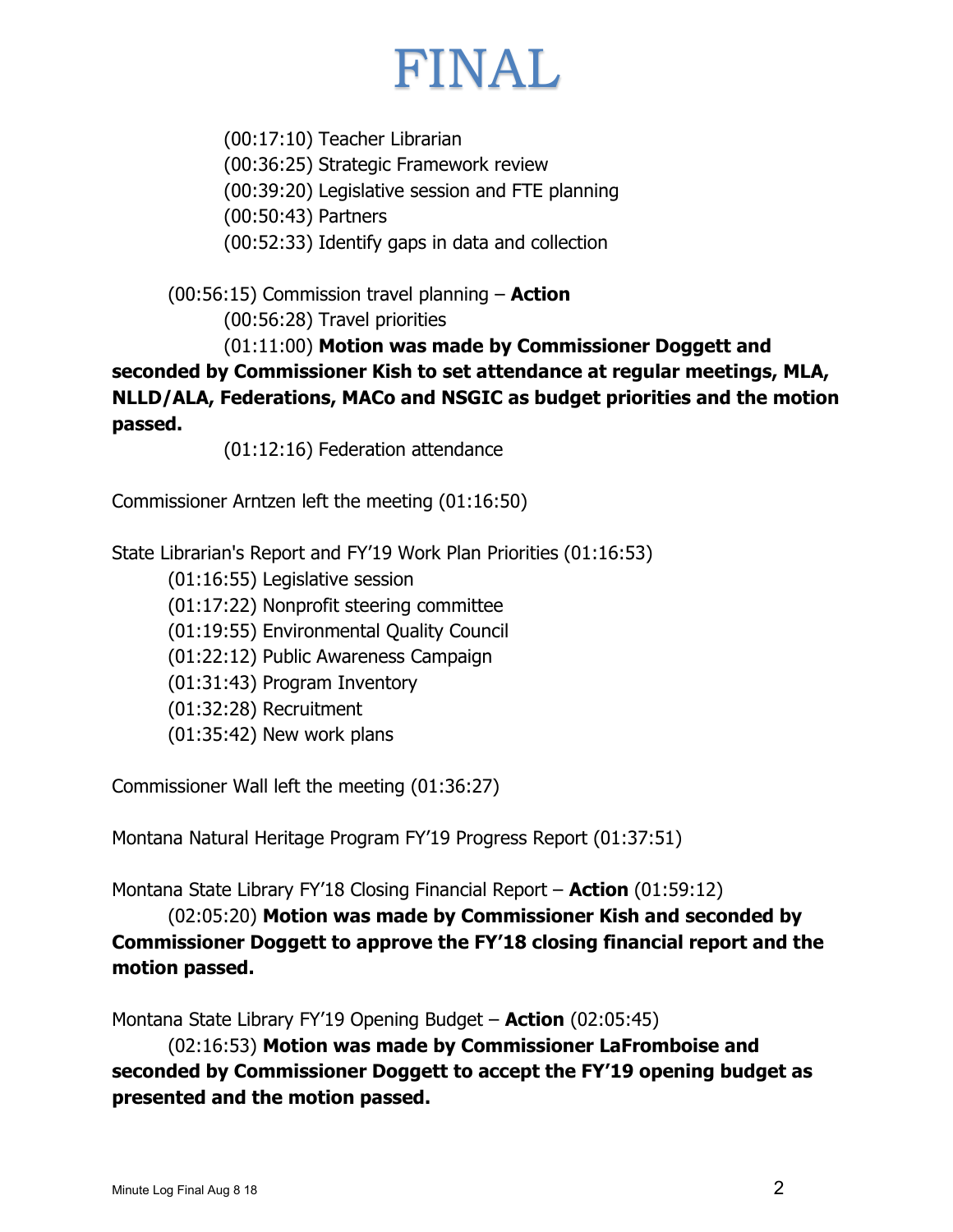# FINAL

Recess for lunch and Commissioner Arntzen returned to the meeting (02:25:19)

Montana Shared Catalog New Library Costs and FY'17 Library Services Technology Act Funds – **Action** (02:25:20)

(02:29:19) **Motion was made by Commissioner Kish and seconded to authorize the spending as requested with \$10,720 to migrate Medicine Springs Library and the motion passed with Commissioner LaFromboise abstaining.**

Commission Policy Actions (02:30:38)

(02:30:44) On Call

(02:33:10) Broadband Pay Plan – **Action**

(02:34:06) **Motion was made by Commissioner LaFromboise and seconded by Commissioner Doggett to adopt the policy as presented and the motion passed.**

(02:35:38) Conference Room

State Publications Management Plan Adoption – **Action** (02:41:24)

(02:47:00) **Motion was made by Commissioner Doggett and seconded by Commissioner Arntzen to adopt the plan as presented and the motion passed.**

Election of Commission Officers – **Action** (02:49:44)

(02:50:22) **Commissioner LaFromboise will be the new chair by acclimation.**

(02:56:09) **Motion was made by Commissioner Newell and seconded by Commissioner Doggett to elect Commissioner Kish as the vice chair by acclimation.**

(02:56:30) Commissioner Wall returned to the meeting.

Public Comment on any matter not contained in this agenda and that is within the jurisdiction of the State Library Commission. (02:57:00)

Other Business & Announcements (02:57:04) (02:57:30) TBL receptions (02:59:53) Commissioner Kish will chair October 9